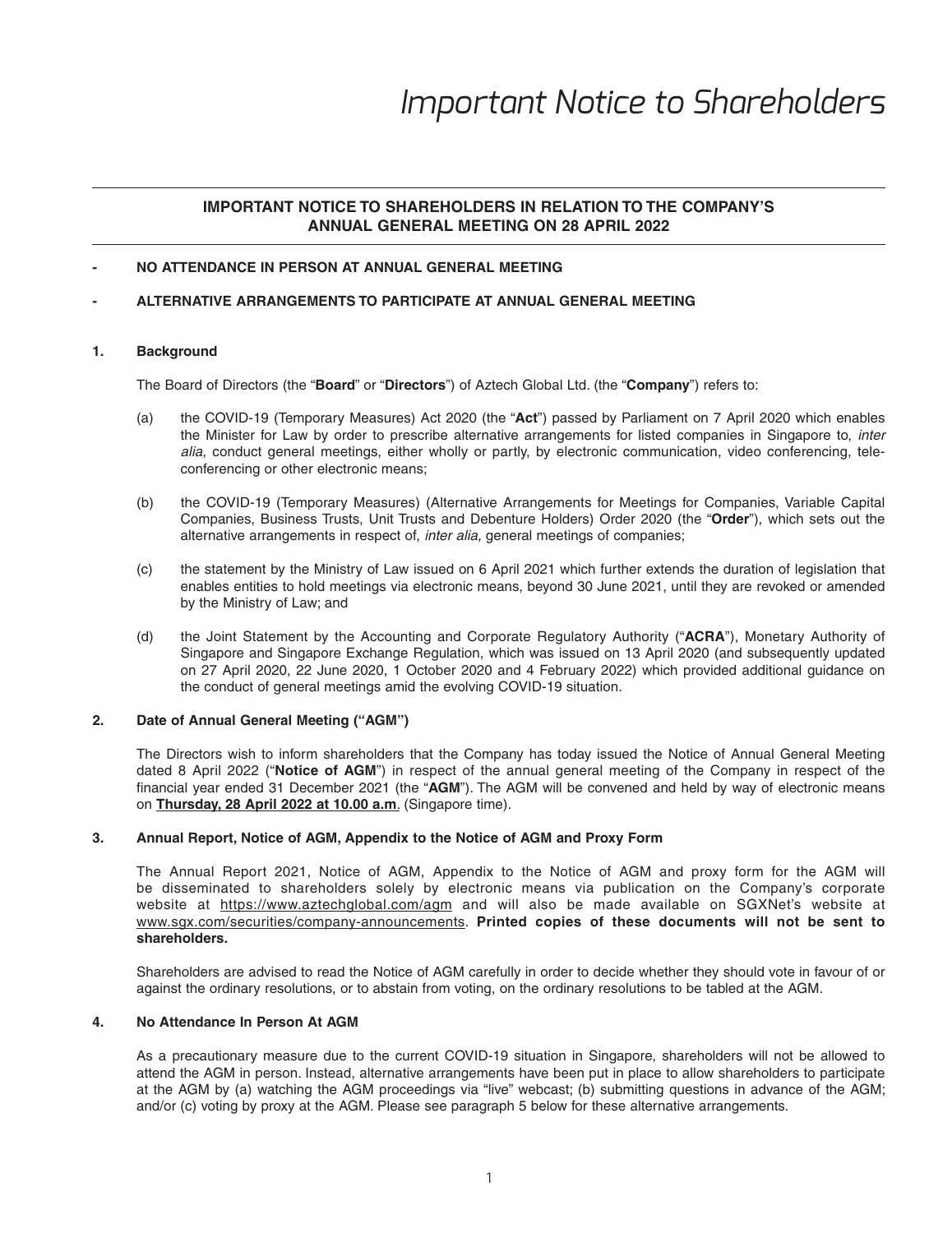#### **5. Alternative Arrangements**

The following are the alternative arrangements which have been put in place for the AGM:

#### (a) *Registration for "live" Webcast*

 Shareholders who wish to participate at the AGM by watching the AGM proceedings via "live" webcast must pre-register at https://www.aztechglobal.com/agm **no later than 10.00 a.m. on 25 April 2022** to enable the Company to verify their status as shareholders. The Company may switch to a "live" audio-only stream, in the event that the Company is unable, for any reason, to conduct a "live" webcast.

Following the verification, verified shareholders will receive an electronic mail by 10.00 a.m. on 27 April **2022,** which will contain user ID and password details, as well as the link to access the "live" webcast (the "Confirmation Email"). Shareholders who do not receive the Confirmation Email by 10.00 a.m. on 27 April **2022** but have registered by **10.00 a.m. on 25 April 2022** deadline should contact the Company's corporate secretarial team at +65 6594 2184.

#### (b) *Shareholders' Queries and Answers (Q&A)*

Shareholders are to note that they will not be able to ask questions during the "live" webcast.

 Shareholders may submit questions in relation to any of the resolutions tabled for approval at the AGM, in the manner set out below.

 If shareholders have any questions in relation to any of the resolutions tabled for approval at the AGM, shareholders may send their queries in advance of the AGM, **by 10.00 a.m. on 20 April 2022,** via electronic mail to the Company's corporate secretarial team at agm@aztech.com, or by post to 31 Ubi Road 1, #01-05, Singapore 408694. When sending questions, shareholders should provide their full name (as per the Company's share registrar's, BACS Private Limited's, records) and the last 4 alpha-numeric digits of their NRIC/Passport No., or, if the Shareholder is a corporation, its registration number, for verification. Please note that the Company will not be able to answer questions from persons who provide insufficient details to enable the Company to verify his/her/its shareholder status. Shareholders may also provide their contact number and electronic mail address, which will help the Company to reach out more easily if clarification is required.

 The Company will address all substantial and relevant queries received by 10.00 a.m. on 20 April 2022 from shareholders, by **10.00 a.m. on 23 April 2022**. Any substantial or relevant questions received after 10.00 a.m. on 20 April 2022 will be addressed prior to or at the AGM itself. Please note that the Company is unable to take on questions at the AGM during the "live" webcast, and therefore it is important for shareholders to submit their queries in advance of the AGM. Answers to substantial and relevant queries will be uploaded on the Company's website at https://www.aztechglobal.com/agm and will also be made available on the SGXNet's website at www.sgx.com/securities/company-announcements.

#### (c) *P roxy Voting*

 There will be no live or online voting on the resolutions to be tabled for approval at the AGM. Instead, shareholders who wish to vote on any or all of the resolutions at the AGM must appoint the Chairman of the AGM as their proxy by completing the proxy form attached to the Notice of AGM.

 A Shareholder (whether individual or corporate) who wishes to appoint the Chairman of the Meeting as his/her/ its proxy must give specific instructions as to voting, or abstentions from voting, in respect of a resolution in the form of proxy, failing which the appointment of the Chairman of the Meeting as proxy for that resolution will be treated as invalid.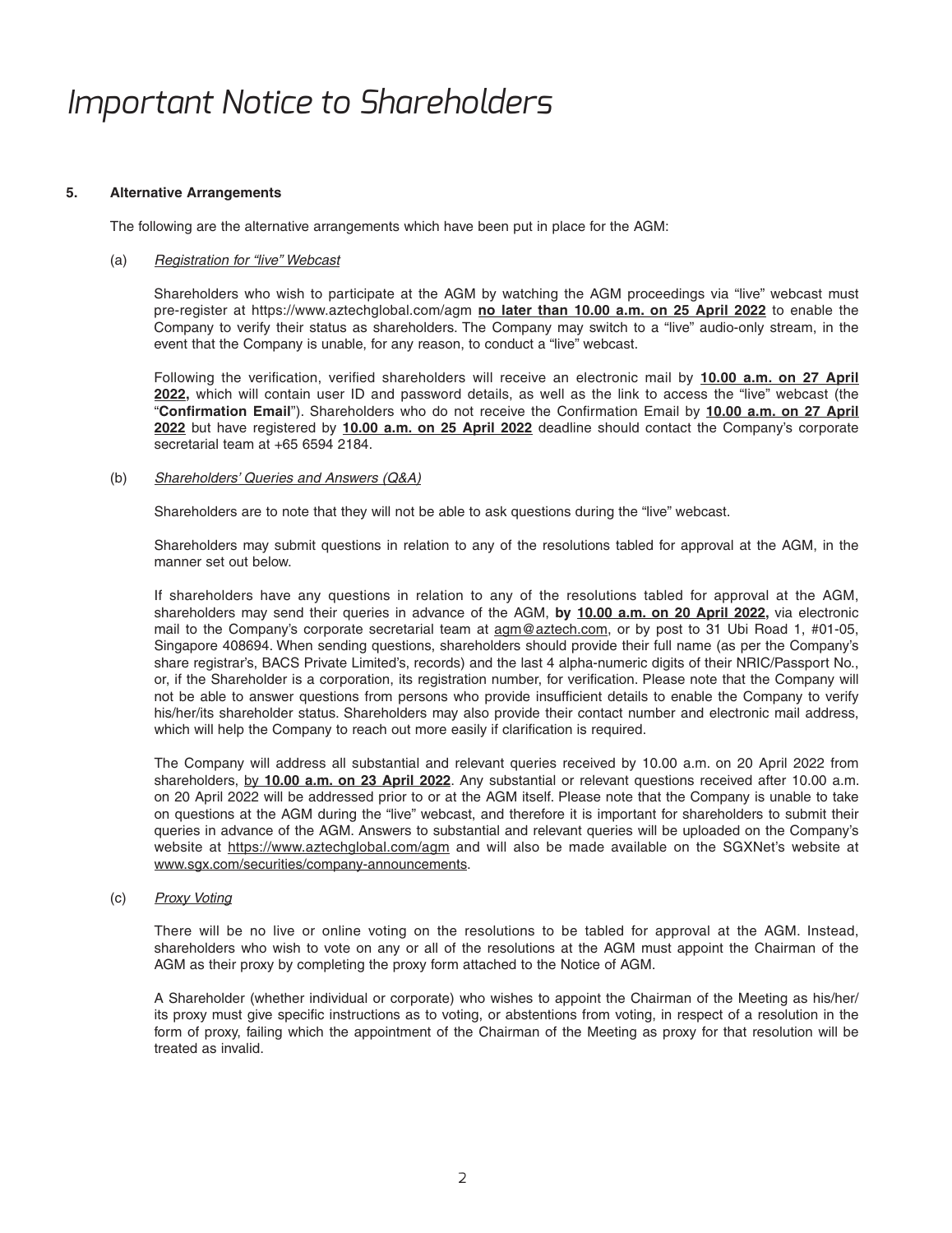The completed and signed proxy form, together with the power of attorney or other authority under which it is signed (if applicable) or a notarially certified copy thereof, must be:

- (i) If sent personally or by post, deposited with: Aztech Global Ltd., c/o B.A.C.S. Private Limited, at 77 Robinson Road, #06-03, Robinson 77, Singapore 068896; or
- (ii) If submitted by electronic mail, received by the Company at  $\frac{a}{\text{arm@}}\text{a}$  ztech.com,

 in either case, **by 10.00 a.m. on 25 April 2022**, being **seventy-two (72) hours before the time appointed for holding the AGM**, and in default, the proxy form shall be treated as invalid.

In view of the current COVID-19 situation in Singapore, it may be difficult for members to submit completed proxy forms by post and for the Company to process completed proxy forms which are submitted by post. There may also be delays in the delivery of completed proxy forms which are submitted by post. Therefore, members are strongly encouraged to submit completed proxy forms electronically via electronic mail. If a member elects to submit duly completed proxy forms electronically via electronic mail, all subsequent correspondence with the Company in relation to the AGM shall be conducted via electronic mail, and sent to the same electronic mail address from which the proxy forms were submitted.

#### 6. Persons who hold shares through relevant intermediaries (as defined in Section 181 of the Companies Act 1967 **of Singapore)**

- (a) Persons holding shares through Central Provident Fund ("**CPF**") and Supplementary Retirement Scheme ("**SRS**") ("**CPF/SRS investors**") who wish to participate in the AGM by (i) observing and/or listening to the AGM proceedings via "live" webcast; and (ii) submitting questions in advance of the AGM, should follow the steps for pre-registration and pre-submission of questions set out in paragraph 5(a) and (b) above. **However, CPF/SRS investors who wish to appoint the Chairman as proxy to attend, speak and vote on their behalf should approach their respective CPF Agent Banks or SRS Operators to submit their voting instructions by 5.00 p.m. on 18 April 2022, being at least seven (7) working days before the date of the AGM.**
- (b) Investors holding shares through relevant intermediaries ("**Investors**") (other than CPF/SRS investors) who wish to participate in the AGM by (i) observing and/or listening to the AGM proceedings via "live" webcast; (ii) submitting questions in advance of the AGM; and/or (iii) appointing the Chairman as proxy to attend, speak and vote on their behalf at the AGM, should contact the relevant intermediary through which they hold such shares as soon as possible in order to make the necessary arrangements for them to participate in the AGM.